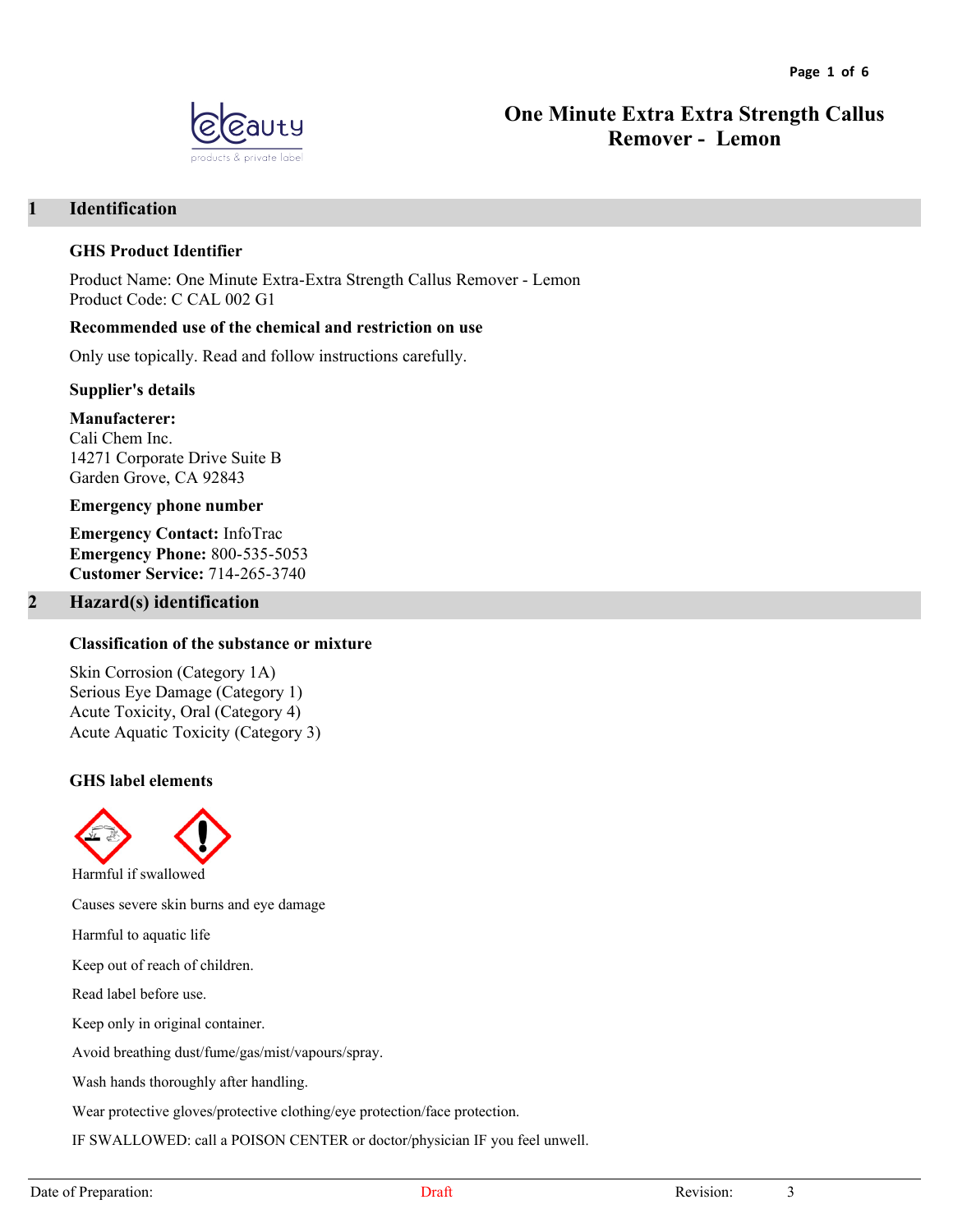Store locked up.

IF IN EYES: Rinse cautiously with water for several minutes. Remove contact lenses, if present and easy to do. Continue rinsing.

#### **3 Composition/information on ingredients**

| <b>Description</b><br>water | <b>CAS Number</b><br>7732-18-5 | <b>EINECS</b><br><b>Number</b><br>231-791-2 | $\frac{6}{6}$<br>$88.5 - 93$ | <b>Note</b>                                          |
|-----------------------------|--------------------------------|---------------------------------------------|------------------------------|------------------------------------------------------|
| alcohol ethoxylate          | 68603-25-8                     |                                             | $0.1 - 1.8$                  | This substance is part of a confidential<br>mixture. |
| potassium hydroxide         | 1310-58-3                      |                                             | $4 - 5$                      |                                                      |
| glycerin                    | $56 - 81 - 5$                  |                                             | $1 - 3$                      |                                                      |
| fragrance                   | $0000000 - 00 - 0$             |                                             | $0.75 - 1$                   | CAS number not apllicable                            |
|                             |                                |                                             |                              |                                                      |

#### **4 First-aid measures**

#### **Description of necessary first-aid measures**

**Skin Contact:** Take off contamintaed clothing and shoes immediately. Flush skin with plenty of water for at least 15 minutes. Consult a physician.

**Eye Contact:** Flush eyes with plenty of water for at least 15 minutes and consult a physician. Remove contact lenses if able to do so. Continue rinsing eyes during transport to hospital.

**If Ingested:** Do NOT induce vomiting unless instructed to do so by a physician. Never give anything by mouth to an unconscious person. Rinse mouth with water. Consult a physician.

**If Inhaled:** If inhaled, move person into fresh air. If not breathing, give artificial respiration. Consult a physician.

#### **Most important symptoms/effects, acute and delayed**

Redness and irritation of the skin. Coughing, vomitting, headeache, dizziness.

#### **Indication of immediate medical attention and special treatment needed, if necessary**

**If Inhaled:** Move person into fresh air. If not breathing, give artifical respioration. Consult a physician.

**Skin Contact:** Take off contaminated clothing and shoes immediately. Flush skin with plenty of water for at least fifteen minutes. Consult a physician.

**Eye Contact:** Flush eyes with plenty of water for at least 15 minutes and consult a physician. Remove contact lenses if able to do so. Continue rinsing eyes during transport to hospital.

**If Ingested:** Do NOT induce vomiting unless instructed to do so by a physician. Never give anything by mouth to an unconscious person. Rinse mouth with water. Consult a physician.

#### **5 Fire-fighting measures**

#### **Suitable extinguishing media**

Use water-spray, alcohol-resistant foam, dry chemical, or carbon dioxide. Tailor extinguishing media to surrounding fire.

#### **Specific hazards arising from the chemical**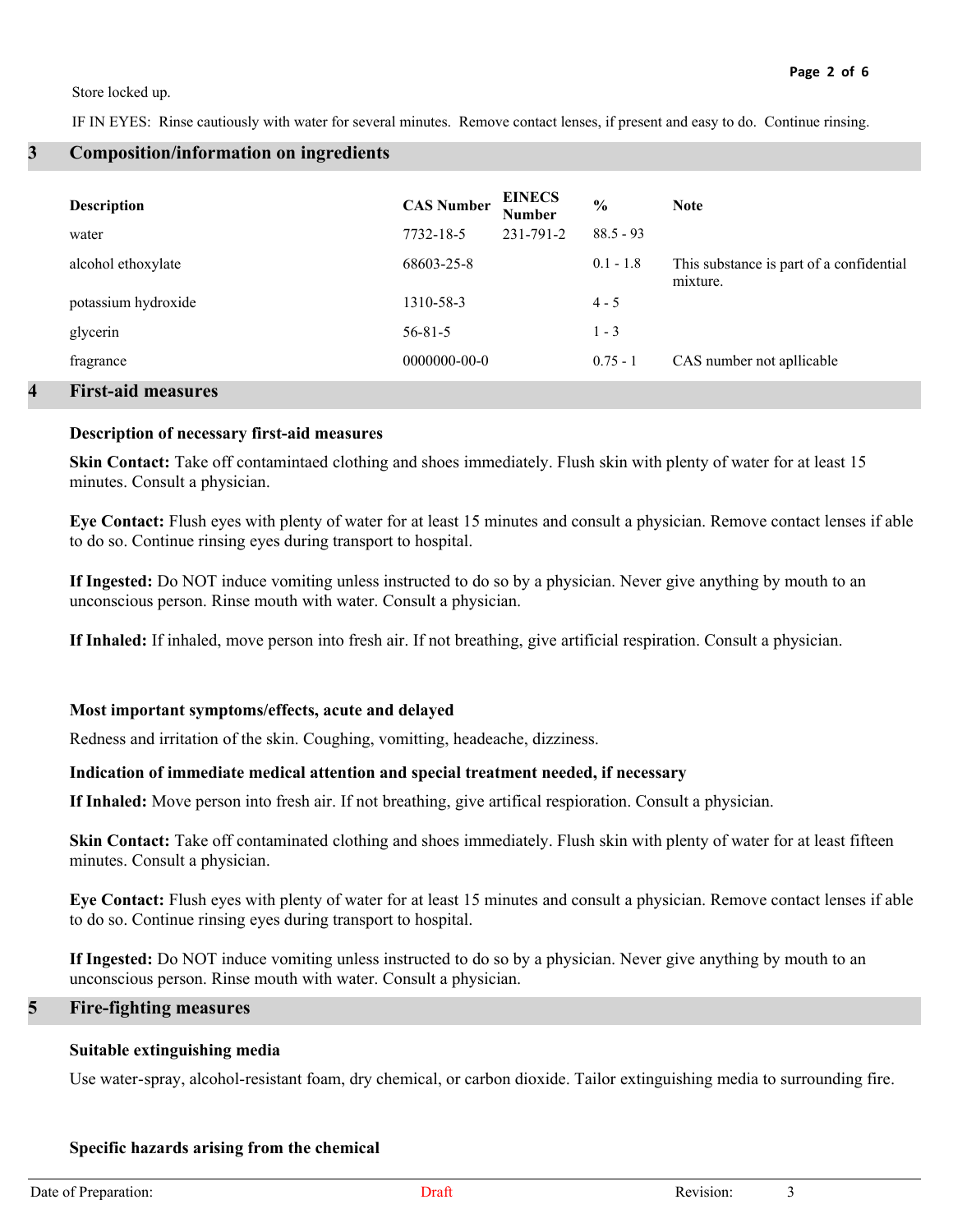#### Carbon Oxides

# **Special protective actions for fire-fighters**

Wear self-contained breathing apparatus (SCBA), if neccessary.

#### **6 Accidental release measures**

### **Personal precautions, protective equipment and emergency procedures**

Use personal protective equipment. Avoid breathing vapors, mist, or gas. Always ensure adequate ventilation.

### **Environmental precautions**

Prevent further leakage or spillage if safe to do so. Prevent from entering drains and waterways. Discharge into the environment must be avoided. When using product flush drains with plenty of water.

# **Methods and materials for containment and cleaning up**

Keep in original container. Keep container cool, dry and closed. Clean up with plenty of water. Dispose of as hazardous waste.

# **7 Handling and storage**

### **Precautions for safe handling**

Use personal protective equipment. Avoid breathing vapors and ensure adequate ventilation.

# **Conditions for safe storage, including any incompatibilities**

Keep containers tightly closed in a dry well-ventilated area. Keep containers upright in a cool, dry place. Store away from heat.

# **8 Exposure controls/personal protection**

#### **Control parameters**

| Component                           | <b>CAS</b><br><b>Number</b> | Type                              | <b>Exposure Limit</b>                                          | <b>Basis</b>                                                                                                    |
|-------------------------------------|-----------------------------|-----------------------------------|----------------------------------------------------------------|-----------------------------------------------------------------------------------------------------------------|
| Modified Acrylic Polymer<br>Mixture | Confidential                | TWA                               | $0.05 \text{ mg/m}^3$                                          |                                                                                                                 |
| Potassium Hydroxide                 | 1310-58-3                   | <sup>-</sup> C<br>C<br><b>TWA</b> | $2 \text{ mg/m}^3$<br>$2 \text{ mg/m}^3$<br>$2 \text{ mg/m}^3$ | ACGIH THreshold Value (TLV)<br>OSHA Table Z-1: Limits for Air Contaminants<br>NIOSH Recommended Exposure Limits |
| Glycerin                            | $56 - 81 - 5$               | <b>TWA</b>                        | $10 \text{ mg/m}^3$                                            | ACGIH Threshold Limit Values (TLV)                                                                              |

#### **Appropriate engineering controls**

Store this product away from strong acids.

#### **Individual protection measures**

**Eye Protection:** Wear tightly fitting safety goggles or safety glasses with a full-face shield. Use equipment for eye protection tested and approved under appropriate government standards such as NIOSH. Have eye-wash stations available where eye contact can occur.

**Hand Protection:** handle with chemical-resistant gloves. Gloves must be inspected prior to use. Dispose of contaminated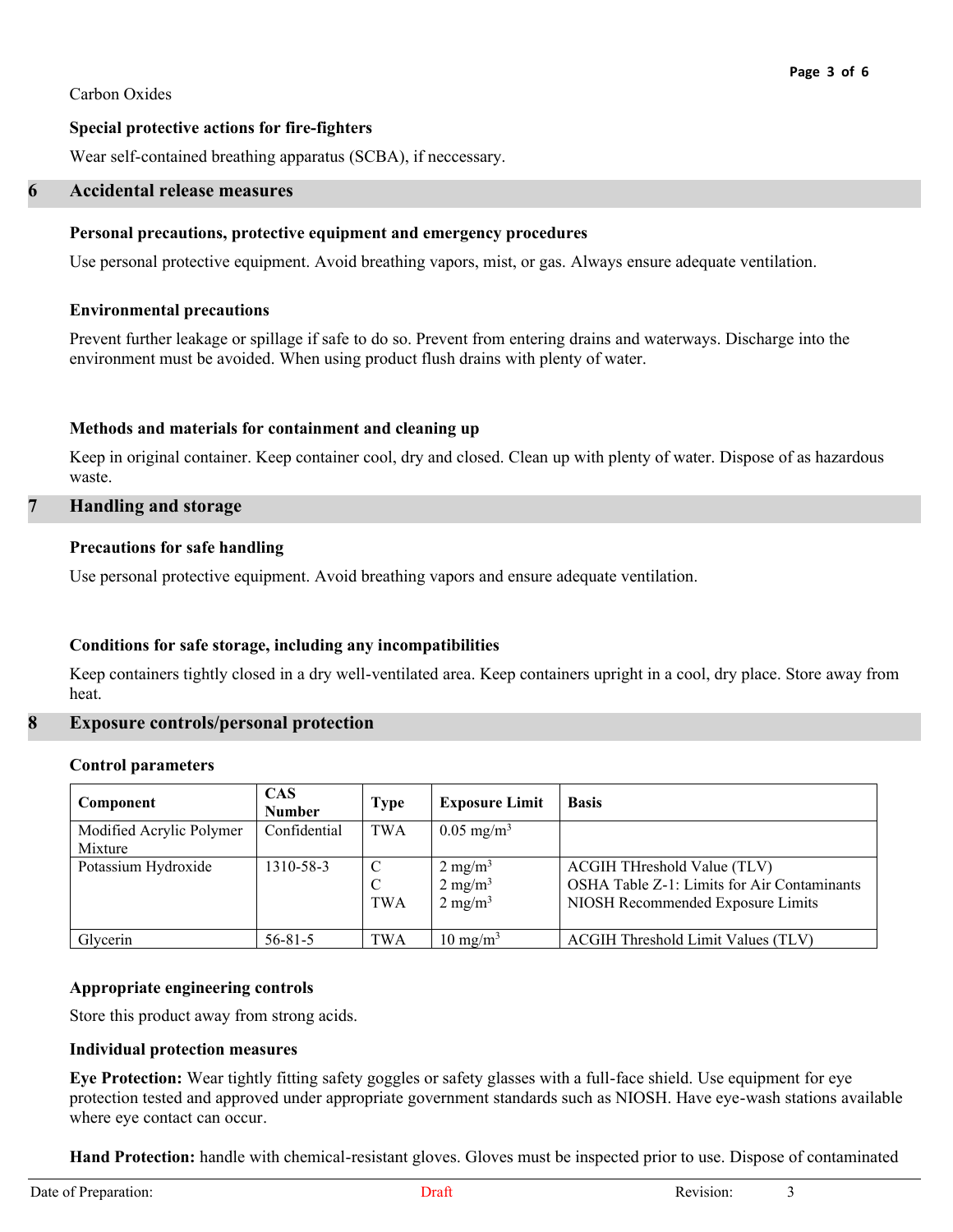gloves. Wash and dry hands after use.

**Skin Protection:** Wear complete suit protection. Ensure that the body is covered.

**Respiratory Protection:** Where risk assessment shows air-purifying respirators are appropriate, use a NIOSH-approved full-face respirator with appropriate cartridges. For high concentrations, unknown concentrations, and for oxygen deficient atmospheres, use a NIOSH approved air-supplied respirator. Respiratory protection may be needed for non-routine or emergency situations. Respiratory protection must be provided in accordance with OSHA 29 CFR 1910.134.

**General Protection:** Always ensure adequate ventilation and that working areas contain safety showers and eye wash station. Handle material in acordance with good industrial hygiene and safety practices.

### **9 Physical and chemical properties**

#### **Physical and chemical properties**

**Appearance:** Liquid **Odor:** Variable **Odor Threshold:** no data available **pH:** 13-14 **Melting Point/Freezing point:** no data available **Solubility:** no data available **Initial Boiling Point and Boiling Range:** no data available **Flash Point:** no data available **Evaporation Rate:** no data available **Flammability:** no data available **Upper/lower Flammability or Explosive Limits:** no data available **Vapor Pressure:** no data available **Vapor Density:** no data available **Relative Density:** no data available **Partition Coefficient: n-octanol/water:** no data available **Auto-Ignition Temperature:** no data available **Decomposition Temperature:** no data available **Viscosity:** no data available

# **10 Stability and reactivity**

#### **Reactivity**

Avoid acids, strong oxidizers, most metals

# **Chemical stability**

Stable under recommended conditions.

#### **Possibility of hazardous reactions**

Heat and open flame can form hazardous decomposition reaction.

#### **Conditions to avoid**

Avoid heat and open flame.

#### **Incompatible materials**

Strong bases and oxidizing agents.

#### **Hazardous decomposition products**

Hazardous decomposition products under fire conditions: Potassium oxides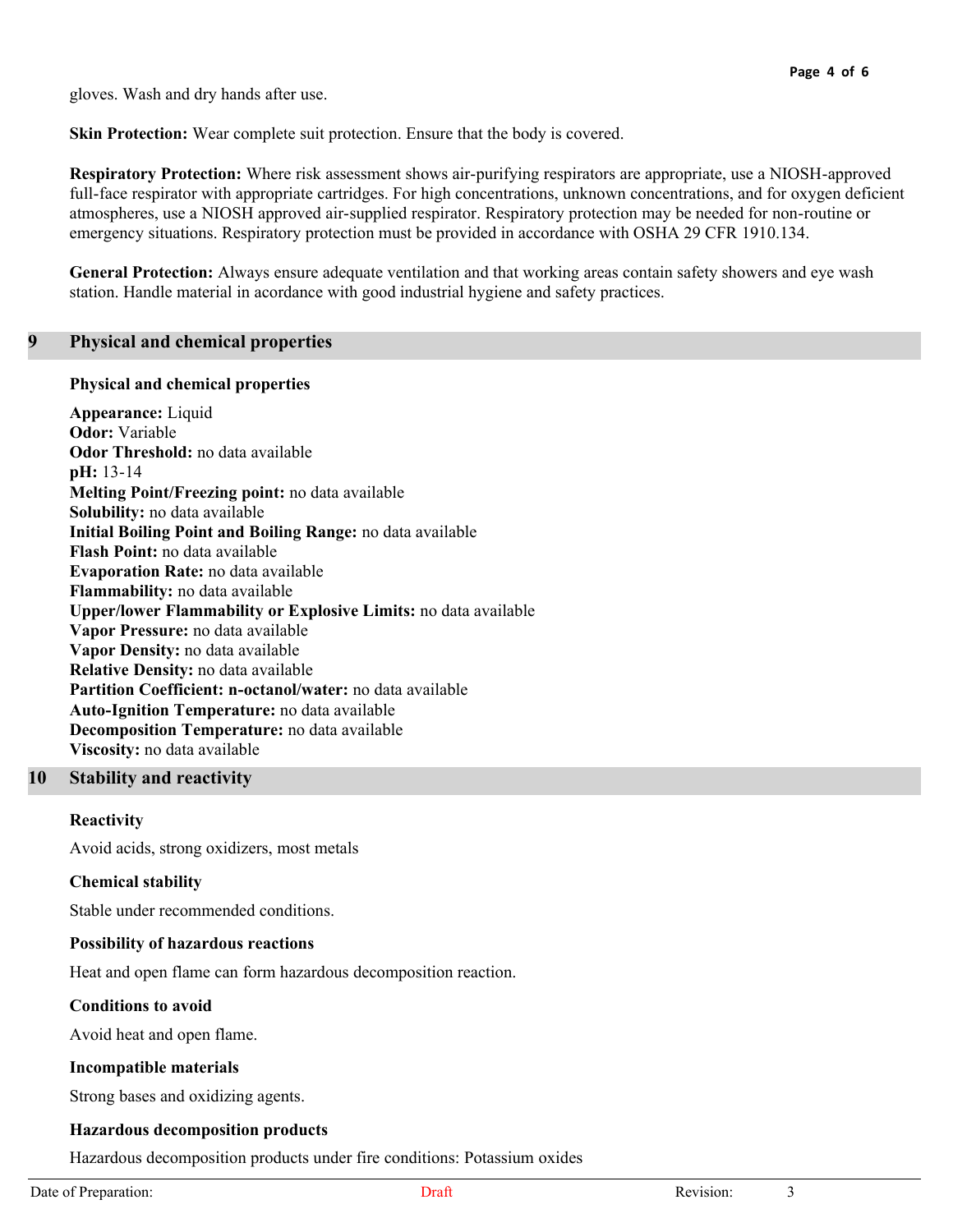### **11 Toxicological information**

#### **Toxicological (health) effects**

| Component                | <b>CAS Number</b> | <b>Test</b>            | <b>Toxicity</b>                         |  |
|--------------------------|-------------------|------------------------|-----------------------------------------|--|
| Potassium Hydroxide      | 1310-58-3         | Oral LD50 (rat)        | $273 \frac{3g}{kg}$                     |  |
|                          |                   | Skin - Draize (rabbit) | 50 mg (24 hour) - Severe sin irritation |  |
|                          |                   |                        |                                         |  |
| Glycerin                 | $56 - 81 - 5$     | Oral LD50 (rat)        | $>$ 2000 mg/kg body weight              |  |
|                          |                   | Skin Contact           | not irritating                          |  |
|                          |                   | Eve Contact            | not irritating                          |  |
| Modified Acrylic Polymer | Confidential      | Eye Contact            | serious damage                          |  |
| Mixture                  |                   | Skin Contact           | not a skin sensitizer                   |  |

### **Information on the likely routes of exposure**

**Inhalation**: May be harmful if inhaled for prolonged period. Material is damaging to the mucuous membranes and upper respiratory tract.

**Ingestion:** Toxic if swallowed. Do not ingest.

**Skin Contact:** May be harmful on skin if exposed for prolonged period. Can cause severe skin burns.

**Eye Contact**: Causes severe eye burns.

# **Symptoms related to the physical, chemical and toxicological characteristics**

Burning sensation, nausea, coughing, wheezing, laryngitis, shortness of breath, spasm, inflammation, edema of the larynx, pneumonitis, pulmonary edema, headache.

#### **Delayed and immediate effects and also chronic effects from short and long term exposure**

No specific data for long-term effects.

# **12 Ecological information**

#### **Toxicity**

| Component           | CAS Number    | Organism                           | Ecotoxicity                  |
|---------------------|---------------|------------------------------------|------------------------------|
| Potassium Hydroxide | 1310-58-3     | Mosquito fish                      | 24 hr $LC50 = 80$ mg/L       |
| Alcohol Ethoxylate  | Confidential  | Rainbow Trout (Fish)               | 4 days $LC50 = 5.6$ mg/L     |
|                     |               | Water flea (Aquatic Invertebrates) | 2 days $EC50 = 2-10$ mg/L    |
|                     |               | Alga (Aquatic Plants)              | 4 dyas $EC50 = 2-10$ mg/L    |
| Glycerin            | $56 - 81 - 5$ | Fish                               | $LC50 > 10-100$ mg product/L |
|                     |               | Bacteria                           | $EC50 > 100$ mg product/L    |

# **Persistence and degradability**

No specific data available.

#### **Bioaccumulative potential**

Not expected to bio-accumulate.

#### **Mobility in soil**

No specific data available.

#### **Other adverse effects**

Can be harmful to aquatic life due to increase of pH in exposed water.

#### **13 Disposal considerations**